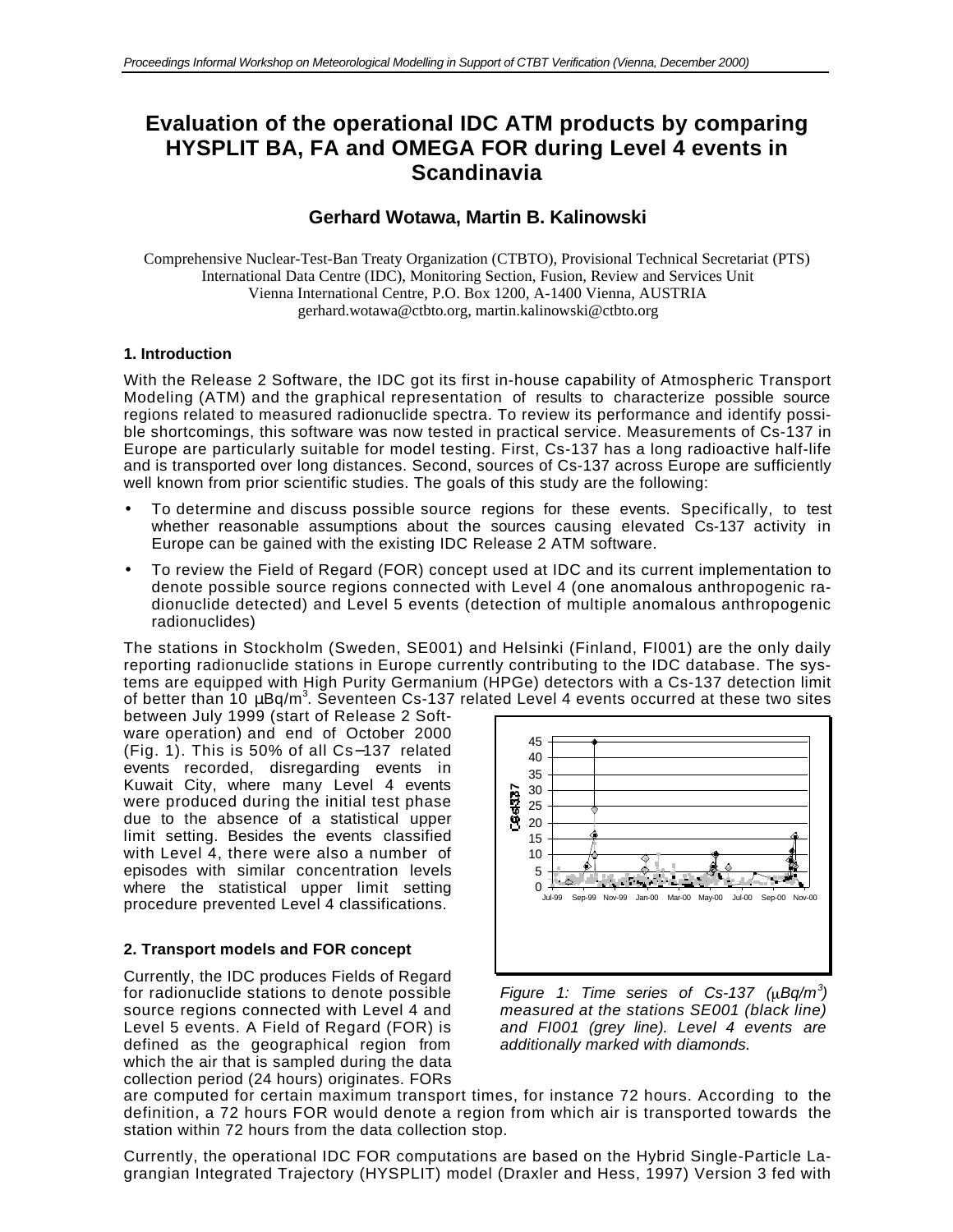National Centers for Environmental Prediction (NCEP). The input data resolution currently available at PTS/IDC is coarse in any respect ( $2^{\degree} \times 2^{\degree}$  horizontally; mandatory pressure levels vertically; one field every 12 hours). To obtain better resolutions for limited areas, FORs can also be calculated using the on-line dispersion code embedded into the limited-area weather prediction model OMEGA (Operational Multiscale Environment Model with Grid Adaptivity; Bacon et al., 2000). Within the IDC operational environment, FOR images are generally created applying the EDGE software package.

#### **3. FOR computation modes**

A FOR can be computed in forward and backward mode. Computations in both modes can be based on meteorological analysis or meteorological forecast data. Backward mode means that the transport calculation is performed backward in time from the measurement location (e.g., HYSPLIT backward trajectories). This is computationally efficient especially if the number of stations is small compared with the number of potential release locations. As alternative to backward modeling, it is also possible to compute transport from a number of pseudo-release points forward in time, and to sample these particles (trajectories) at the receptor location. This concept is generally used for embedded dispersion calculations (transport modeling integrated into meteorological modeling). Forward Analysis (FA) FORs are implemented operationally at the IDC for single stations. However, a number of shortcomings of current implementation were identified. Issues include a lack of computational efficiency, the numerical instability (all particles can miss the station, resulting in a FOR with zero area as if the air came from nowhere) and the fact that FA FORs include particles that pass the receptor location high above ground. It is therefore assumed that, in the current installation, HYSPLIT Backward Analysis (BA) FORs are more accurate than FA FORs, a hypothesis further supported by the findings of this study.

#### **4. Possible source regions for Level 4 events in Scandinavia**

#### *4.1 Methods*

To determine the possible source regions for the Level 4 events in Scandinavia, HYSPLIT Backward Analysis (BA) FORs were calculated. For the subsequent analysis, a concentrationweighted average FOR was computed for all Level 4 events. To have a reference, this average FOR can be compared with an average FOR based on 32 arbitrarily selected cases, representing the climatological situation. The concentration weighting was done in respect to measured Cs-137 activity. Since no meteorological input data were available in two cases, only 15 out of 17 available Level 4 events could be utilized.

#### *4.2 Results*

The average FOR on arbitrarily selected days shows that transport from the West towards the stations SE001 and FI001 is the dominant process, while transport from Eastern or Southern Europe does occur infrequently (Fig. 2). The average FOR from all Level 4 events, on the contrary, covers a comparably small, obviously well defined, region (Fig. 3), indicating that such events coincide with specific transport situations. In particular, two typical situations could be identified: Two thirds of the events are associated with transport from Eastern Europe, they shall be referred to as Type 1 events in this study. One third of the events are associated with transport from the Northwest, they shall be referred to as Type 2 events. During the investigation period, type 2 events exclusively occurred in spring. Type 1 events, on the other hand, were spread all over the other seasons, but clearly dominated in fall (in 1999 as well as in 2000). In a second step, Type 1 and Type 2 events were investigated separately. The average 96 hours FOR of Type 1 events shows that possible source regions cover the area south of the stations down to the Southern Ukraine (Fig. 4). The average FOR remains relatively small and confined even after 96 hours of transport. For Type 2 events, on the other hand, the average 96 hours FOR covers Northwestern Scandinavia and the North Atlantic Region (Fig. 5). There is practically no overlap between the average FORs of Type 1 and Type 2 events in Scandinavia, indicating fundamentally different sources.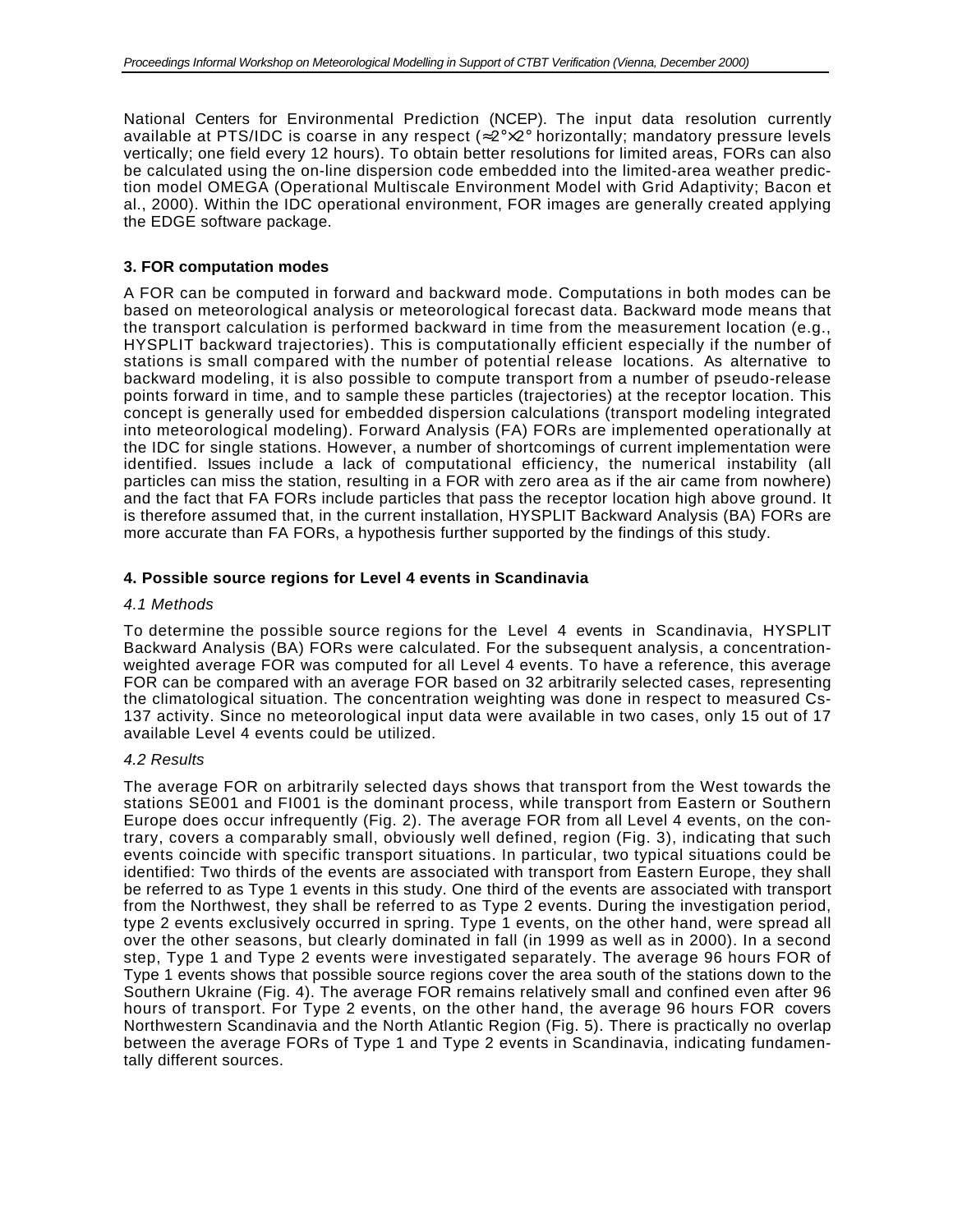#### *4.3 Conclusions and further investigations*

Although the instruments applied in this study need further refinement, the following conclusions can be drawn. First, there are two different, distinct source regions for Cs-137 measured in Stockholm and Helsinki. One source region is in Eastern Europe (Type 1 events), the other in Northwestern Scandinavia (under the plausible assumption that the Cs-137 neither comes from North America nor from the Atlantic Ocean).

As far as Type 1 events are concerned, our model results are well in line with what is already known from the literature. Largescale Cs-137 deposition took place during the 1986 nuclear accident in Chernobyl (NEA, 1995). The areas with the highest contamination after the accident are all within the average FOR area with the highest detection probability (red-filled area in Fig. 4). So it is likely that the Cs-137 measured in Scandinavia was re-suspended from the surface of these areas.

As far as Type 2 events are concerned, we have to consider two aspects. First, large coniferous forests are within the red filled area of the average FOR of these events (Fig. 5). Second, these events exclusively occurred during springtime. Thus, we can formulate the hypothesis that Type 2 events are caused by pollen of trees growing on soils contaminated with Cs-137. Forests are known to efficiently filter out radionuclides from the air, and they show enhanced retention (NEA, 1995). The pollens are released during the spring and can be transported towards the sites. Two additional arguments are in favor of this hypothesis. First, the large-scale wind speeds during these events were high, which would facilitate longdistance transport of such pollen. Second, the time between the first and the last of these events was approximately one month, similar to the pollen release period.

Generally, these results show that the ATM software currently in place at the IDC is a suitable starting point. By applying the FOR concept in the backward analysis mode, reasonable assumptions about the sources causing elevated Cs-137 activity in Europe were obtained. An improved specification of Cs-137 sources in Europe, however, would offer the IDC the opportunity to test and possibly calibrate its models. To better clarify the sources, a Cs-137 source inventory should be numerically reconstructed from measurements and transport calculations. For that purpose, the data period can be extended back to 1998 (start of IDC Release 1 Software). Not only the Level 4 events, but also all other measurements

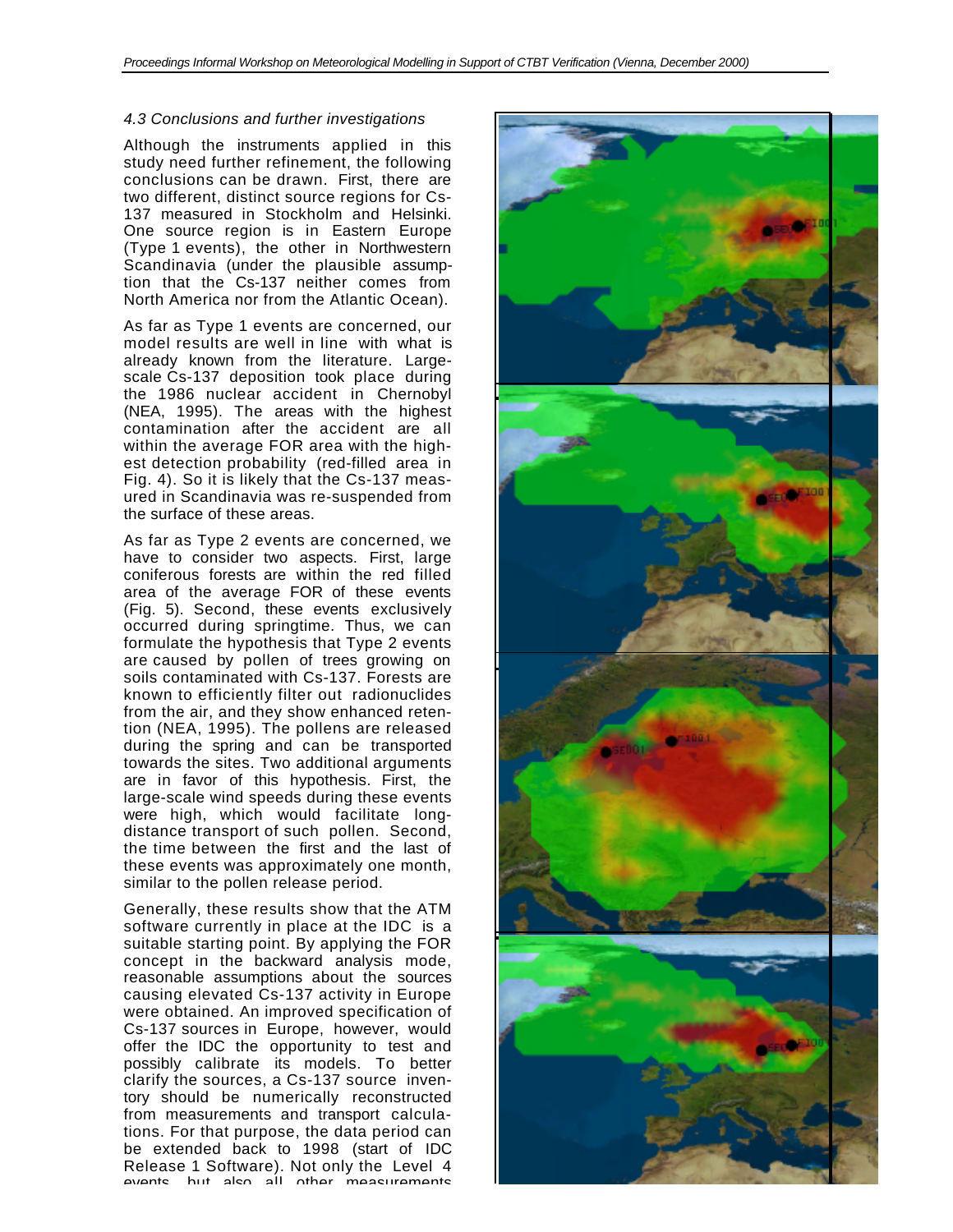should be included into the analysis. There are basically two possible approaches to reconstruct a source inventory.

First, simple backward air trajectories could be calculated for the measurement stations. These trajectories together with the measurements can be evaluated on a regular grid. Statistical trajectory source analyses (sometimes called trajectory statistics) have been extensively described in literature (Stohl, 1998). One method developed some years ago (Stohl, 1996) has, for example, been successfully applied to reconstruct a summertime source inventory for carbon monoxide (CO) in North America to clarify the contribution of forest fires to air pollution (Wotawa and Trainer, 2000).

As second approach, source receptor matrices could be calculated from the measurements applying a transport model. The formal inversion of such a matrix would yield a source inventory. Due to underdetermination, source receptor matrices tend to be ill conditioned, so additional constraints need to be applied. Such methods were recently presented in literature (e.g., Seibert, 2000).

#### **5. Review of the FOR concept and its implementation at IDC**

Besides a first, tentative determination of possible source regions, the Level 4 cases were also used to review the ATM and visualization software in place at the IDC.

#### *5.1 Single case study of operational FA FOR computation*

Shortcomings of the operational HYSPLIT FOR computation in the Forward Analysis (FA) mode have already been mentioned. One of the biggest issues, namely the considering of trajectories even if they pass the stations high above the ground and its practical consequences shall be investigated in a case study.

On October  $13<sup>th</sup>$ , 2000, a Level 4 event occurred at the station SE001 (Cs-137 above statistical average). Therefore, HYSPLIT FA Field of Regard images (24, 48, 72 hours backward) were attached to the Atmospheric Radionuclide Measurement Report (Fig. 6). The 48 hour FOR image indicates transport from Southwestern Europe. For 72 hours, transport from the remote North Atlantic is indicated. This, however, is in contradiction with HYSPLIT BA FORs, which show transport from a relatively small area in Eastern Europe, indicat-



*Figure 6: 24, 48 and 72 hr FORs related to a Level 4 event (SE001, October 13, 2000).*



*Figure 7: NOAA ARL/HYSPLIT backward trajectories related to the Level 4 event at SE001 on October 13, 2000. Trajectories were started in three different altitudes above the station (30 m, 2500 m, 5000m). After 4 days of transport, all trajectories end near the surface.*

ing a Type 1 event (re-suspension of Cs-137). The question is whether the deviations of thousands of kilometers reflect normal uncertainty in transport computations, or whether one result is right and the other is wrong from a meteorological point of view.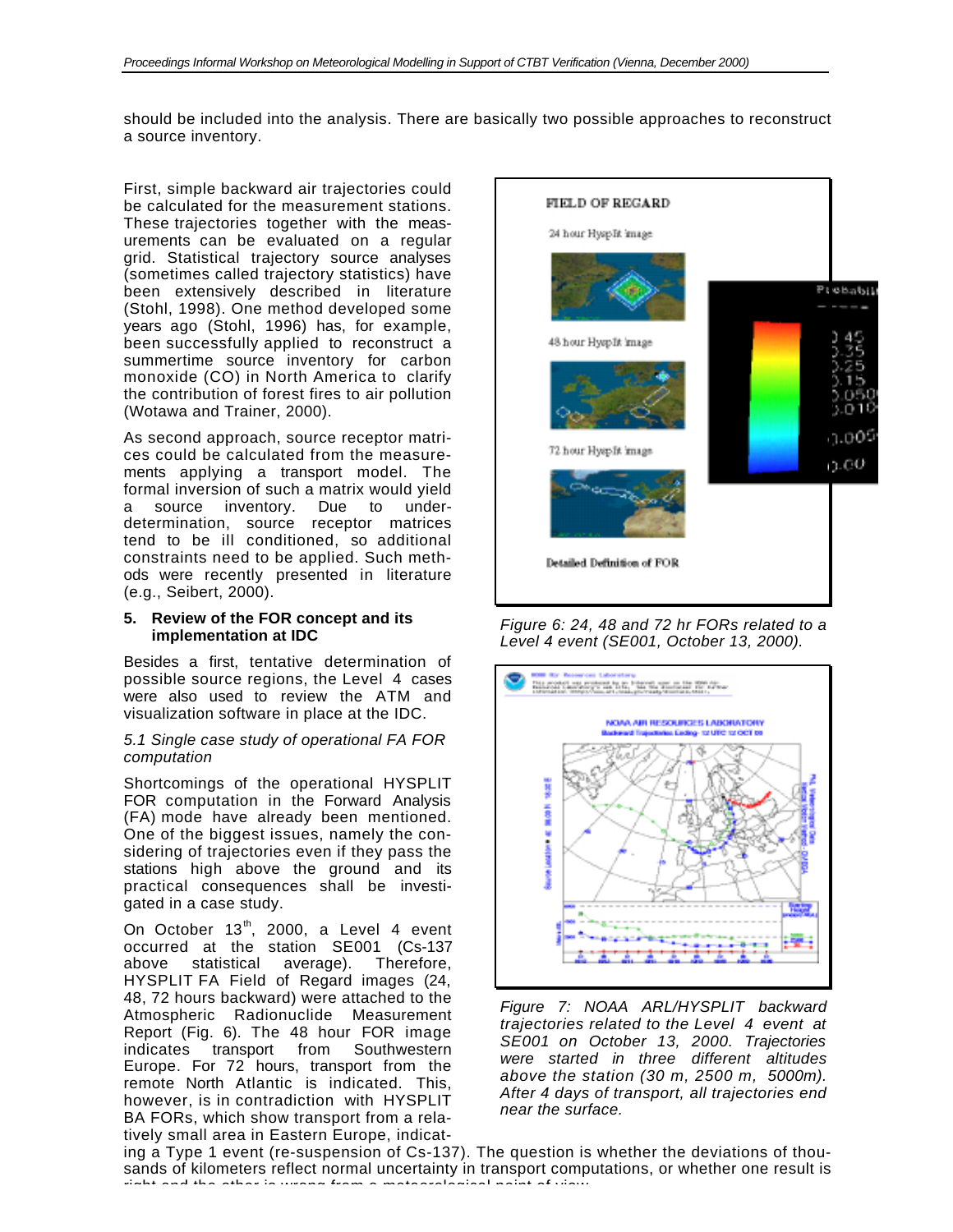This question, however, could easily be resolved by a backtracking of air parcels released in different heights above the receptor location (SE001) in the middle of the data collection period (October 12<sup>th</sup>, 12 UTC; Fig. 7). The air trajectory subsequently arriving at SE001 near ground level comes, as indicated by the BA FOR images, from Eastern Europe with low mean transport speed. Back trajectories passing the station in 2.5 km height originate in south western Europe, while trajectories passing at 5 km above the station originate over the North Atlantic. Both elevated trajectories originate near ground level and strongly ascend while being transported towards Scandinavia. This shows that air originating near the ground within the FA FOR region as indicated in the official product would pass the station SE001, but not near the surface but in the mid troposphere. Thus, these air parcels would be irrelevant for the measurements, unless, for example, precipitation events during the sampling time could bring the material down. On the other hand, the relevant regions of regard, namely those in Eastern Europe, are not indicated at all. This example shows that these deviations are no sign of transport uncertainty, but that the FA method as used in the IDC products potentially produces erroneous results in the sense of indicating potentially irrelevant regions and missing the relevant ones.

#### *5.2 Comparison of average HYSPLIT FA/FF FORs with HYSPLIT BA FORs and with average OMEGA FF FORs*

Average HYSPLIT FA FORs during Level 4 cases of Type 1 and Type 2 were computed to allow for a comparison with the already presented average HYSPLIT BA FORs. These computations showed that even average FA FORs are noisy and discontinuous. Due to problems as referred to in the preceding section, FA FORs did not give such a clear picture in the sense that the region indicated, especially for type 1 events, was considerably larger. All in all, though, the separation between transport from Eastern Europe (Type 1) and transport from the Atlantic (Type 2) worked out similar.

Unlike the huge differences encountered between backward and forward mode, the average FORs in analysis and forecast mode proved to be qualitatively very similar. This indicates that the meteorological forecast error, compared with the other shortcomings involved in the FOR computation in forward mode, seems to be of secondary importance, at least for forecast periods of 48-72 hours.

For special analyses with higher spatial and temporal resolution connected with Level 4 and Level 5 Events, FORs based on the OMEGA model can be computed on a selectable limited area grid. OMEGA FORs can only be computed in the forward mode (Forward Forecast, FF). By comparing average OMEGA FORs for type 1 and 2 events on two grids with different resolution (one covering Europe and the Atlantic, the other only Europe), we could show that OMEGA FF FORs exhibit similar problems like HYSPLIT FORs computed in the forward mode. One problem is again that the FOR calculation method seems to consider particles passing the measurement location high above the ground. The fields were noisy and discontinuous. The noisiness was somehow reduced on the finer grid, indicating that some of the computational problems are an issue of the horizontal resolution of pseudo release points.

#### *5.3 Conclusions*

The HYSPLIT FA FORs as used within some IDC products for the location of possible source regions in ICD Release 2 software can produce erroneous results. They sometimes indicate regions not relevant for the surface measurements, and miss regions that would be of relevance. To avoid such problems, it would be preferable to use HYSPLIT BA FORs within the products. This approach would also significantly improve the computational efficiency, and would avoid empty FOR images. In the current installation, HYSPLIT BA FORs, however, are also potentially problematic, because they are computed disregarding diffusion. However, huge differences (on the order of 5000 km) in FOR regions with identical underlying meteorological model data (MRF model) could be explained just with the problems in the applied technical concepts of FOR computation. This finding applies not only to HYSPLIT/MRF FORs, but also to OMEGA FORs, which can only be computed in the forward mode.

### **6. Summary and conclusions**

In this study, Cs-137 measurements at Northern European radionuclide stations were investigated to determine and discuss possible Cs-137 sources applying the existing IDC Release 2 Atmospheric Transport Modeling (ATM) software and to review the Field of Regard (FOR) concept and its implementation. Besides all limitations, the current software proved to be useful in specifying Cs-137 sources. Two different possible sources were identified, one probably in connection with Cs-137 re-suspension from the soil in Eastern Europe (Type 1 events), and one possibly in con-